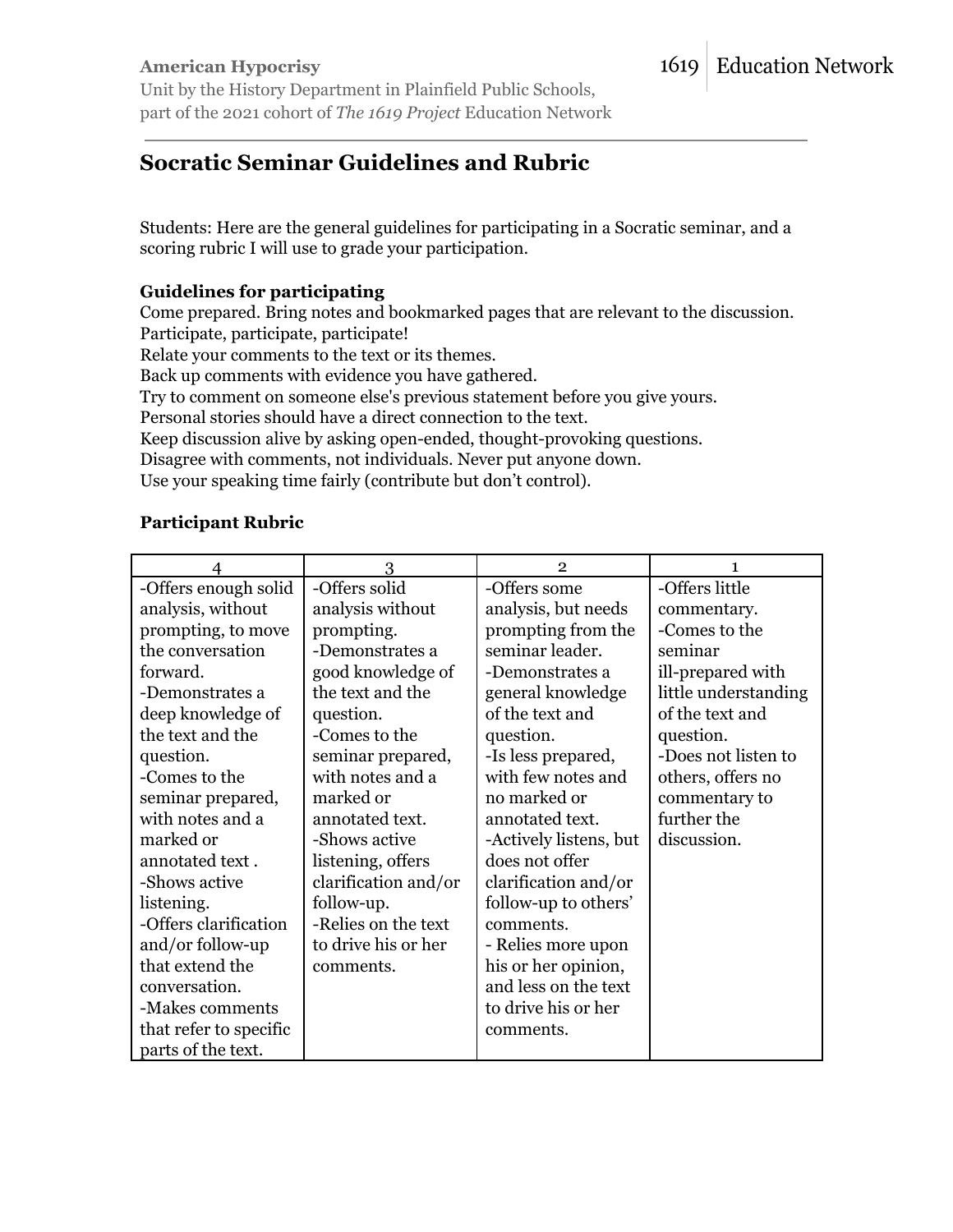### **American Hypocrisy**

Unit by the History Department in Plainfield Public Schools, part of the 2021 cohort of *The 1619 Project* Education Network

# The Socratic Questioning Technique

The Socratic approach to questioning is based on the practice of disciplined, thoughtful dialogue. Socrates, the early Greek philosopher/teacher, believed that disciplined practice of thoughtful questioning enabled the student to examine ideas logically and to determine the validity of those ideas. In this technique, the teacher professes ignorance of the topic in order to engage in dialogue with the students. With this "acting dumb," the student develops the fullest possible knowledge about the topic.

The Socratic questioning technique is an effective way to explore ideas in depth. It can be used at all levels and is a helpful tool for all teachers. It can be used at different points within a unit or project. By using Socratic questioning, teachers promote independent thinking in their students and give them ownership of what they are learning. Higher-level thinking skills are present while students think, discuss, debate, evaluate, and analyze content through their own thinking and the thinking of those around them. These types of questions may take some practice on both the teacher and students' part since it may be a whole new facet of learning.

#### Tips for Using Socratic Questioning:

- Plan significant questions that provide meaning and direction to the dialogue
- Use Wait Time: Allow at least thirty seconds for students to respond
- Follow up on students' responses
- $\bullet$  Ask probing questions
- Periodically summarize in writing key points that have been discussed
- Draw as many students as possible into the discussion
- Let students discover knowledge on their own through the probing questions the teacher poses

# Types of Socratic Questions and Examples

The Socratic Questioning technique involves different type of questions. Some examples of these are:

| <b>Socratic Question</b><br><b>Type</b>         | <b>Example</b>                                                                                                                                                                |
|-------------------------------------------------|-------------------------------------------------------------------------------------------------------------------------------------------------------------------------------|
| Clarification questions                         | What do you mean by?<br>Could you put that another way?<br>What do you think is the main issue?<br>Could you give us an example?<br>Could you expand upon that point further? |
| Questions about an initial<br>question or issue | Why is this question important?<br>Is this question easy or difficult to answer?<br>Why do you think that?                                                                    |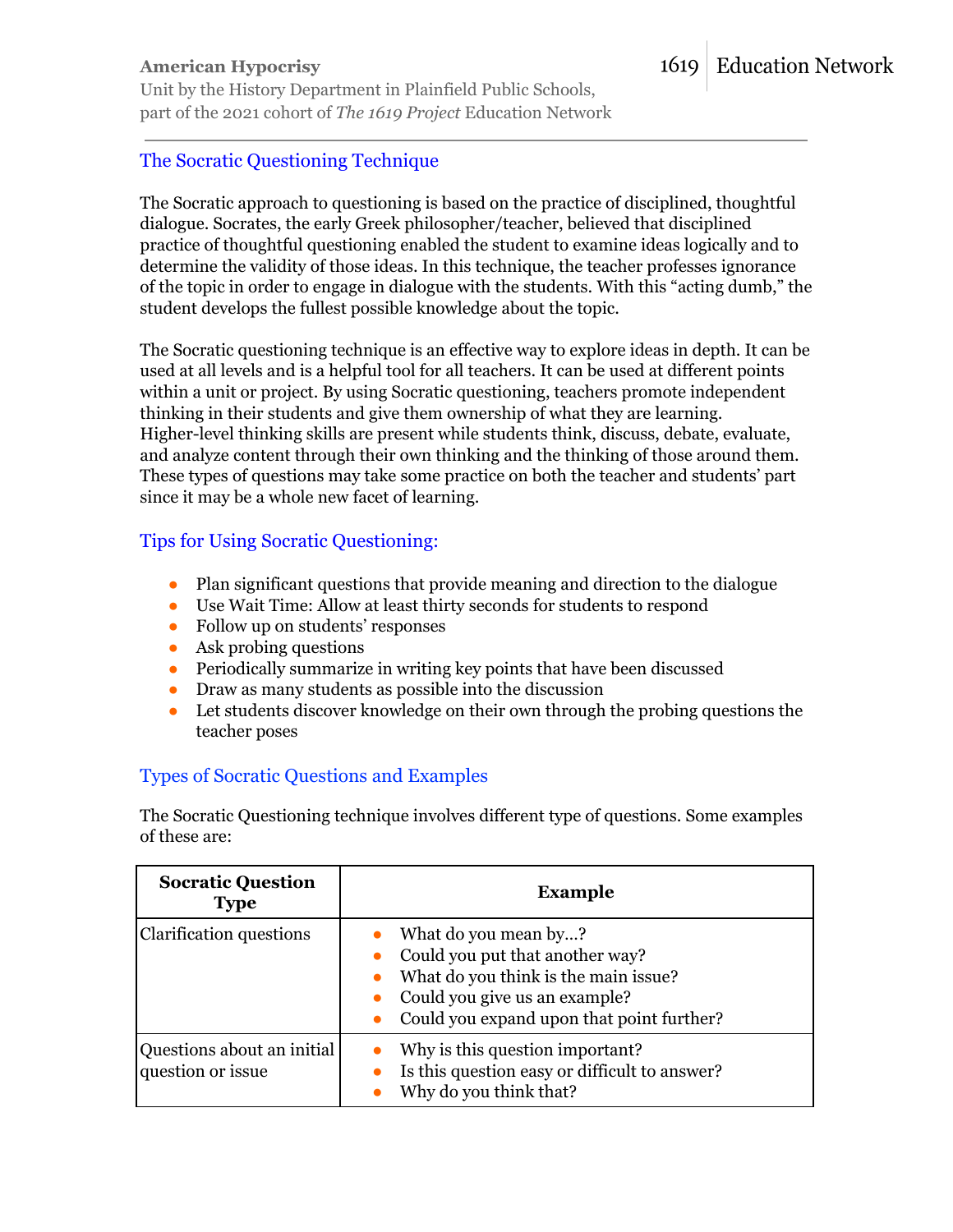# **American Hypocrisy**

Unit by the History Department in Plainfield Public Schools, part of the 2021 cohort of *The 1619 Project* Education Network

|                                          | What assumptions can we make based on this<br>question?<br>Does this question lead to other important issues and<br>$\bullet$<br>questions?                                                                                                                                            |
|------------------------------------------|----------------------------------------------------------------------------------------------------------------------------------------------------------------------------------------------------------------------------------------------------------------------------------------|
| <b>Assumption questions</b>              | Why would someone make this assumption?<br>What is _____________ assuming here?<br>What could we assume instead?<br>You seem to be assuming<br>Do I understand you correctly?                                                                                                          |
| Reason and evidence<br>questions         | What would be an example?<br>Why do you think this is true?<br>What other information do we need?<br>Could you explain your reason to us?<br>By what reasoning did you come to that conclusion?<br>Is there reason to doubt that evidence?<br>What led you to that belief?             |
| Origin or source<br>questions            | Is this your idea or did you hear if from some place<br>$\bullet$<br>else?<br>Have you always felt this way?<br>Has your opinion been influenced by something or<br>someone?<br>Where did you get that idea?<br>What caused you to feel that way?                                      |
| Implication and<br>consequence questions | What effect would that have?<br>Could that really happen or probably happen?<br>What is an alternative?<br>What are you implying by that?<br>If that happened, what else would happen as a result?<br>Why?                                                                             |
| Viewpoint questions                      | How would other groups of people respond this<br>$\bullet$<br>question? Why?<br>How could you answer the objection that<br>$\bullet$<br>would make?<br>What might someone who believed ______ think?<br>What is an alternative?<br>How are ______ and ______'s ideas alike? Different? |